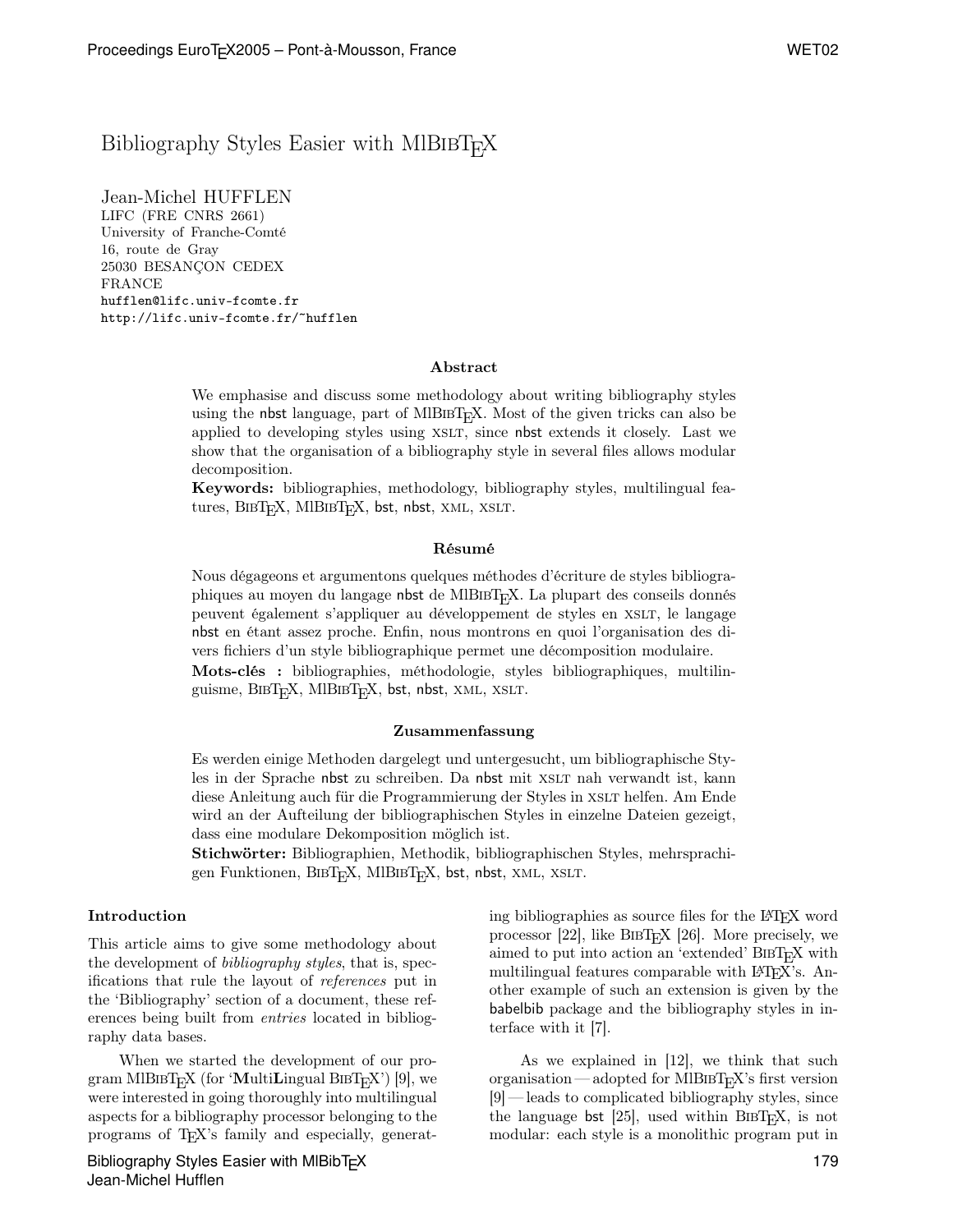```
@INPROCEEDINGS{thys1997,
        AUTHOR = {first \Rightarrow Frank,last \Rightarrow Thys\},
        TITLE = {Auf der {Spur} des
                  {Vernichters}},
        B00KTITLE = {Dinoland}.EDITOR = ffirst \Rightarrow Wolfgang,last => Holbein},
        PAGES = {353--437},
        PUBLISHER = {Bastei L\"{u}bbe},
        ADDRESS = {Bergisch Gladbach},
        YEAR = 1997,MONTH = aug,LANGUAGE = german}
```
Figure 1: Entry using MIBIBT<sub>E</sub>X's syntax.

only a single file, so if we would like to add multilingual features, we have to extend each style separately. This point and others decided us to develop a new language, so-called nbst, for 'new bibliography styles', close to  $XSLT<sup>1</sup>$ , the language of transformations for xml<sup>2</sup> documents. We think that such a choice is good, since xml becomes a central formalism for document interchange. In particular, using nbst eases the production of bibliographies for xml documents: for instance, documents written using  $XSL-FO<sup>3</sup>$  [37], a language for describing high-quality print outputs, or DocBook [38], a system for writing structured documents.

We explain in [17] why MIBIBT<sub>E</sub>X does not use xslt itself, after converting bibliography (.bib) files into an xml-like format, as programs like BibteXML  $[6]$  or BIB2XML  $[27]$  do. However, if we agree to consider an XSLT-like language for bibliography styles, we have to rewrite most of the bibliography styles of BibTEX, if we want to provide some continuity with this program. There exists a way to import bst functions into an nbst program [11], nevertheless it is obvious that complete rewriting is prefereable, in order to take as much advantage as possible of this programming paradigm. We put some methodology into action to rewrite  $BIBT<sub>F</sub>X$ 's bibliography styles, we are giving these methods hereafter.

We begin with a small example, in order to illustrate the expressive power of nbst. Second we show how to design the layout of a reference. We consider a particular case: the @INPROCEEDINGS entry type of  $BIBT_FX$ — for an article in a conference proceedings or a story in an anthology— but our

 $\rm ^1eX$ tensible Stylesheet Language Transformations.

<inproceedings id="thys1997" language="german"> <author>  $<sub>name</sub>$ </sub> <personname> <first>Frank</first><last>Thys</last> </personname>  $\langle$ /name $\rangle$ </author> <title> Auf der <asitis>Spur</asitis> des <asitis>Vernichters</asitis>  $\langle$ title> <booktitle>Dinoland</booktitle> <editor>  $<$ name $>$ <personname> <first>Wolfgang</first> <last>Holbein</last> </personname>  $\langle$ /name $\rangle$ </editor> <publisher>Bastei Lübbe</publisher> <year>1997</year> <month><aug/>></month> <address>Bergisch Gladbach</address> <pages> <firstpage>353</firstpage> <lastpage>457</lastpage> </pages> </inproceedings>

Figure 2: The entry of Figure 1 as an XML tree.

method is easily adaptable to any entry type. Then we implement our specification. Last, we show how to organise the different items of a bibliography and give some advice about the decomposition of an nbst program into several files. A succint comparison between bst and nbst statements is given as an annexe, followed by some complements about writing external functions using Scheme — the language used for developing MlBIBT<sub>E</sub>X  $[15]$  — close to the expression language used as part of  $DSSSL<sup>4</sup>$  [18], the language of stylesheets of  $SGML<sup>5</sup>$  [8].

What knowledge is required to read this article? A basic one about xml, XPath— the language used to address parts of an xml document— and xslt is sufficient to just understand the examples given hereafter. Good introductions to them are [29, 30, 34], the 'official' references about XPath and  $XSLT$ , issued by the  $W3C^6$ , are [36, 35]. Concerning

 ${}^{2}$ eXtensible Markup Language.

 $3eX$ tensible Stylesheet Language — Formatting Objects.

<sup>4</sup>Document Style Semantics and Specification Language. <sup>5</sup>Standard Generalized Markup Language, the ancestor of xml. Now it has just historical interest.

 $6$ World Wide Web Consortium.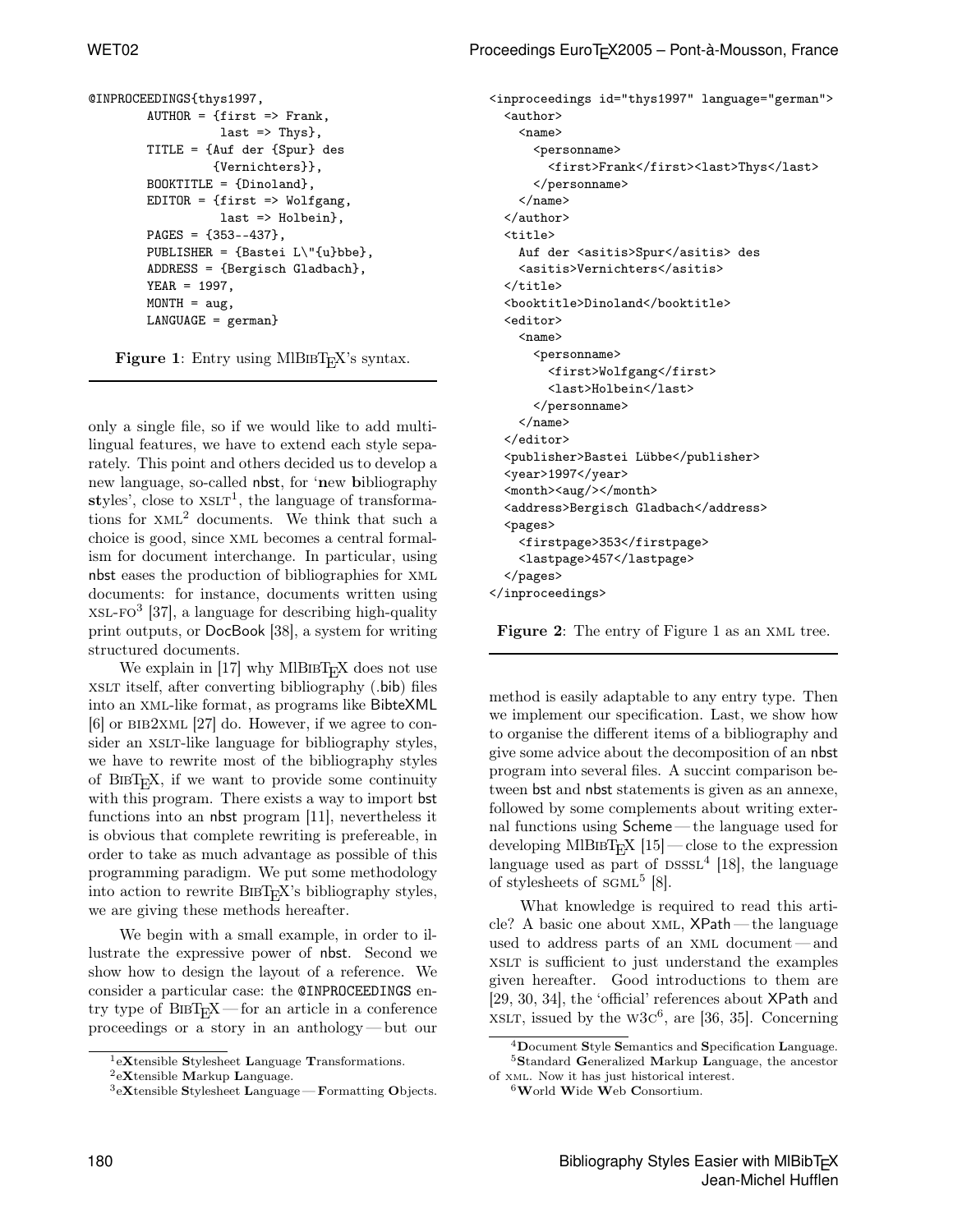```
<!ELEMENT pages (onepage+ |
               (firstpage,(ff | lastpage)) |
               pages-verbatim)>
<!ELEMENT onepage %INTEGER;>
<!ELEMENT firstpage %INTEGER;>
<!ELEMENT lastpage %INTEGER;>
<!ELEMENT ff EMPTY>
<!ELEMENT pages-verbatim (#PCDATA)>
<!-- Strictly speaking, '%INTEGER;' is a parameter
```
entity (cf. [29, pp. 163–164]) standing for parsed character data ('#PCDATA'). But we use it for sake of readability, whenever the content of a  $text$  node is an integer, because  $DTDS'$ formalism does not know this type. 'ff' is for an unspecified number of following pages. -->

Figure 3: Excerpt from our DTD: specification of pages from a journal or book.

 $MIBIBT<sub>F</sub>X$  more precisely, all its elements and functions used within path expressions are described in [13]. On another point, we think that developing new functions in Scheme by  $MIBIBT<sub>F</sub>X$ 's end-users is only needed for very specific applications, so referring to an introductory book such as [32] is sufficient to understand the given examples. MIBIBT<sub>E</sub>X has been developed using the fifth revision of this language [19].

## A small example

Let us consider the bibliographical entry given in Figure 1. Even if it roughly looks like a  $BIBT_FX$ entry, we can notice the use of syntactic features specific to MIBIBT<sub>E</sub>X: a LANGUAGE field<sup>7</sup>, some keywords for introducing the different parts of a person name: 'first', 'last'. All these syntactic features are described precisely in [13].

If this entry is cited throughout a document, the corresponding bibliographical reference, to be put at the 'References' section, looks like:

[1] Frank Thys. Auf der Spur des Vernichters. In Wolfgang Holbein, editor, Dinoland, pp. 353–437, Bergisch Gladbach, August 1997. Bastei Lübbe.

We got this result by using 'old'  $BIBT<sub>E</sub>X$ , operating on an 'old' bibliography (.bib) file. The bibliography style used above is plain.bst, that is, items are labelled by numbers, and first names are not

```
FUNCTION {multi.page.check}
{ 't := % t is given the value of the PAGES field,
           % popped from the stack.
  #0 'multiresult := % I.e., multiresult \leftarrow false.
    { multiresult not % While multiresult is
      t empty$ not % false and t non-empty,
      and \% do
    }
    \{ t \#1 \#1 \text{ substring}\}\ % compare t's first
      duplicate$ " -" = % character with
      swap$ duplicate$ ", " = \% '-', ',', '+';
      swap<sup>"</sup> " =
      or or
        % if success, update multiresult;
        \{ #1 \text{ 'multiresult } : = \}% if not, update t by removing its head:
        \{t \neq 2 \text{ global.max$ substrings } 't := \}if$
    }
  while$
  multiresult % pushed result.
}
```
**Figure 4:** How BIBT<sub>E</sub>X detects that several page numbers are given.

abbreviated. This reference is supposed to be put at the end of a document written in English. If a German-speaking plain bibliography style  $-e.g.,$ dtk.bst, used for the articles of the journal of the DANTE<sup>8</sup> group, Die T<sub>E</sub>Xnische Komödie — is chosen, that results in:

[1] Frank Thys: Auf der Spur des Vernichters; in Dinoland (Hg. Wolfgang Holbein); S. 353–437; Bergisch Gladbach; Aug. 1997; Bastei Lübbe.

so the stylistic differences between these two examples — for example, '.' after the author's name in English,  $\therefore$  in German and French — shows that the layout of such references is language-dependent, in the sense that it is influenced by 'national' traditions.

When MIBIBT<sub>E</sub>X parses the entry of Figure 1, the entry is processed as if it was the xml tree given in Figure 2; in fact, it results in the  $SXML<sup>9</sup>$  representation of such an xml tree. We can notice that this choice allows us to structure information given in some fields, for example, person names, in the AUTHOR and EDITOR fields, but also the first and last pages of a story belonging to an anthology, in the

<sup>7</sup>Also used in conjonction with the mlbib package [23] or the natbib package  $[7]$ , but in MlBIBT<sub>E</sub>X, the corresponding values need not to be surrounded by braces or double-quote characters.

 $8$ Deutschsprachige Anwendervereinigung TEX e.V. 9Scheme implementation of xmL, described in [20]. See [15] for more details about its use within MlB $BIF$ <sup>X</sup>'s implementation.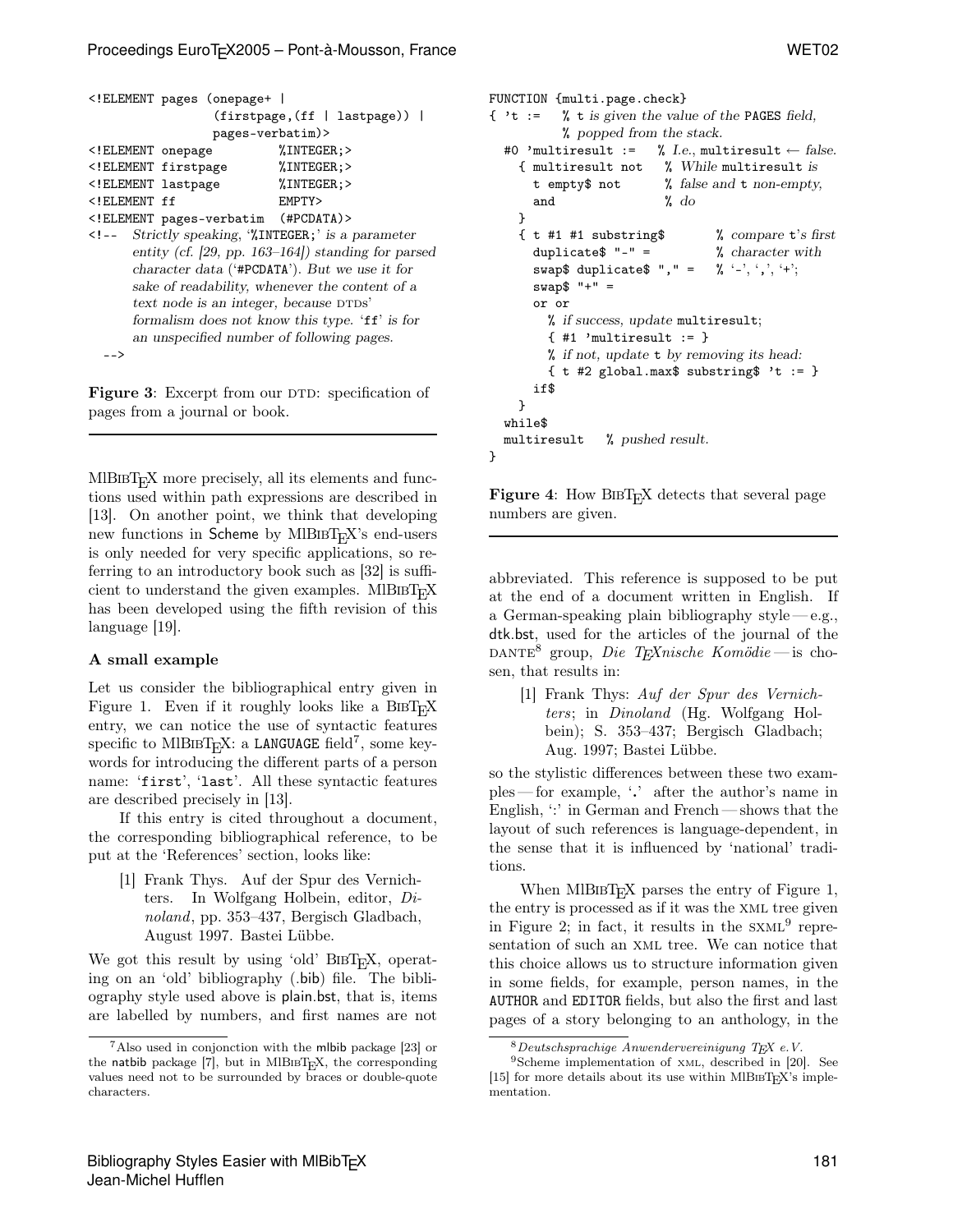```
<nbst:template match="pages">
  <nbst:param name="beginning"/>
 <nbst:param name="ending"/>
 <nbst:value-of select="$beginning"/>
 <nbst:variable name="onepage-elements" select="onepage">
 <nbst:choose>
   <nbst:when test="$onepage-elements">
     <nbst:choose>
       <nbst:when test="count($one-page-elements) = 1"><nbst:text>\bblp</nbst:text></nbst:when>
       <nbst:otherwise><nbst:text>\bblpp</nbst:text></nbst:otherwise>
     </nbst:choose>
     <nbst:apply-templates select="$onepage-elements[1]"/>
   </nbst:when>
   \leq -- Otherwise, firstpage element, followed by either the ff or a last page. -->
   <nbst:otherwise><nbst:apply-templates/></nbst:otherwise>
 </nbst:choose>
  <nbst:value-of select="$ending"/>
</nbst:template>
<nbst:template match="onepage">
 <nbst:param name="first-time" select="true()"/>
 <nbst:variable name="following" select="following-sibling::onepage">
 <nbst:choose>
   <nbst:when test="$first-time"><nbst:call-template name="tie-number"/></nbst:when>
   <nbst:otherwise><nbst:value-of select="."/></nbst:otherwise>
 </nbst:choose>
  <nbst:if test="$following">
   <nbst:text>, </nbst:text>
   <nbst:apply-templates select="$following[1]">
     <nbst:with-param name="first-time" select="false()"/>
   </nbst:apply-templates>
 \langlenbst:if>
</nbst:template>
<nbst:template match="firstpage | pages-verbatim"> <!-- Putting a non-breaking space character -->
 <nbst:call-template name="tie-number"/> <!-- before a small number. -->
</nbst:template>
<nbst:template match="ff">
 <nbst:text> \bblff</nbst:text>
</nbst:template>
```
Figure 5: Putting page numbers down in nbst.

PAGES field. Such xml trees are conformant to a  $DTD<sup>10</sup>$ , an excerpt from which being given in Figure 3. Syntactically, the PAGES field of MIBIBT<sub>E</sub>X allows the specification of:

- a single page: {353},
- a range of pages:  ${353--457}$ ,
- the first page of an unspecified number of consecutive ones: {353+},
- $\bullet\,$  some enumerated pages:  $\{353,439,519\},$

• otherwise, the value associated with this field is kept verbatim and becomes the content of the pages-verbatim element: this content will appear as it is within any predefined bibliography style.

The bibliography styles of BIBT<sub>E</sub>X deal with these different syntactic forms, as it can be seen in Figure 4, but this style of programming seems to us to be some hack.

Figure 5 shows how page numbers can be processed using nbst. Many tags and attributes are the same than in XSLT, except for the namespace used as a prefix, which is obviously different. We explain

 $10$ Document Type Definition. A  $DTD$  defines a document markup model  $[29, Ch. 5]$ . The  $DTD$  we use is a revised version of what is given in [10].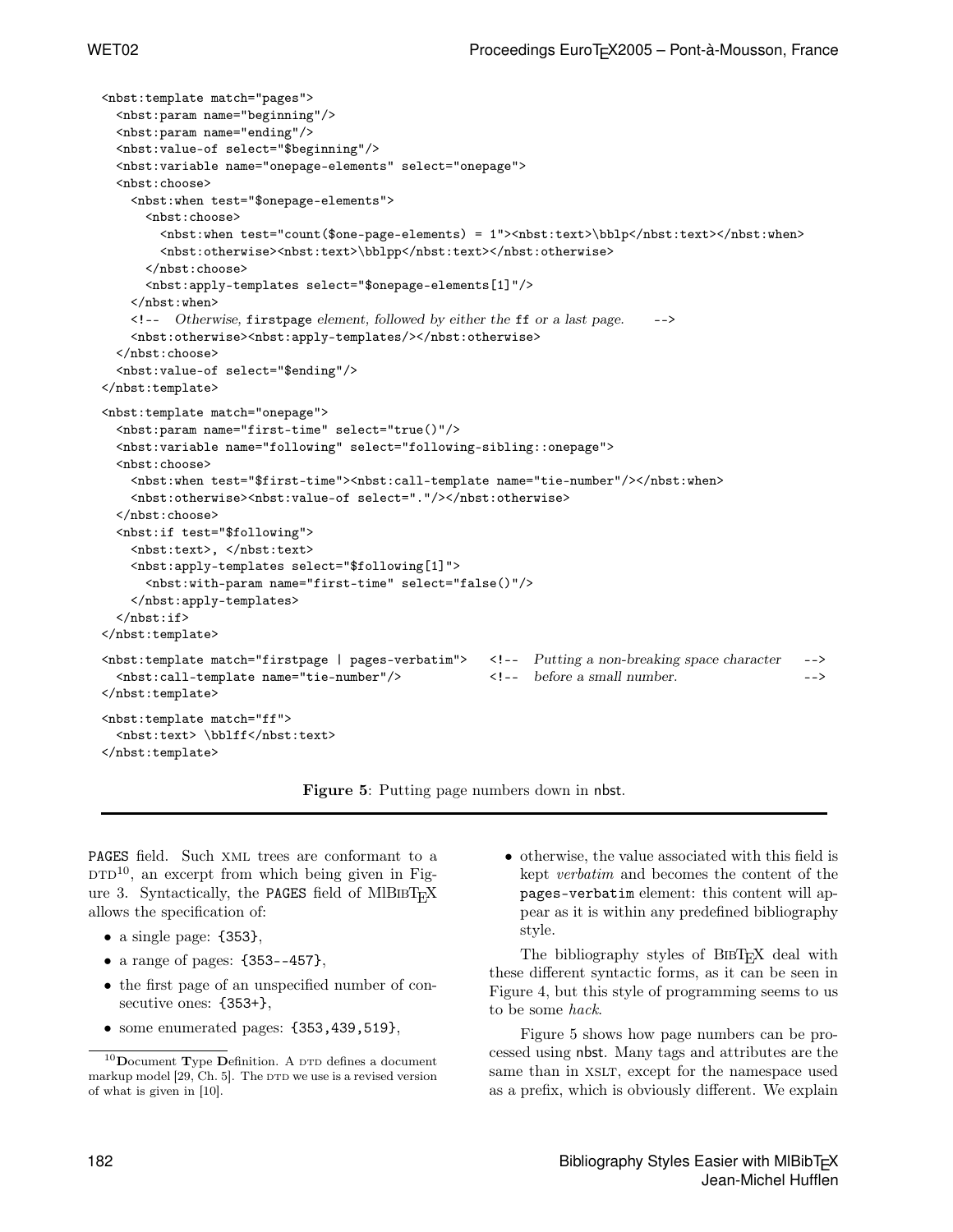| Entity      | Character    | How to produce           | Numeric   |
|-------------|--------------|--------------------------|-----------|
| reference   |              | it in L <sup>AT</sup> FX | entity    |
| &           | &            | \&                       | &         |
| '           |              |                          | '         |
| &emdash     |              |                          | & 4151;   |
| &endash     |              |                          | $k#150$ ; |
| &eol:       | $\P^a$       | \newline                 | $k#10$ ;  |
| >           |              |                          | >         |
| <           | ゝ            |                          | <         |
| &nobsp $^b$ |              |                          | $k#160$ ; |
| "           | $\mathbf{u}$ |                          | "         |

 $a \in \mathbb{I}$  is a typographic sign for the end-of-line character [2, § 2.85]. In nbst, this entity is used to begin a new line within generated files.

 $b$ Non-breaking space character.

Table 1: Entities usable in nbst.

later what the parameters beginning and ending are precisely, but intuitively, we can guess that they are strings to be put before and after the page numbers. Let us notice the use of variables — names that may be bound to values—and of path expressions in match and select attributes' values. Using the following-sibling axis allows us to reach the subtrees at the right of the current node and sharing the same parent node, that is particularly useful to implement loops, in the sense of 'classical' programming languages. Putting some enumerated pages would be done this way if we express it using a 'classical' algorithm:

write(tie-number(first(one-page-elements))) ; loop

one-page-elements  $\leftarrow$  rest(one-page-elements); exit when one-page-elements =  $\varnothing$ ; write( $", \_ \_ \prime$ ); write(first(one-page-elements)); end loop ;

Figure 5 shows how this algorithm is put into action by means of a recursive template, matching the first element of page numbers not written yet. This technique is very common in XSLT for iterative algorithms.

Let us focus on the texts generated when these templates are invoked, more precisely, on the content of the nbst:text tags: we notice the use of additional LAT<sub>F</sub>X commands, for example, \bblp (resp. \bblpp) for one (resp. several) pages. These names originate from bibliography styles generated by the makebst program [3] in interface with the babel package [24, Ch. 9], and are language-dependent. For example, the \bblp command is expanded in 'p.' for 'page' in English and French, in 'S.' for 'Seite' in German. How to organise them is shown in [14, § 2].

```
<nbst:template match="lastpage">
  <nbst:value-of
    select="concat('&endash;',.)"/>
</nbst:template>
<nbst:template match="lastpage"
                language="french">
  \langlenbst:value-of select="concat(2 - 7, 1)"/>
</nbst:template>
```
Figure 6: Default and language-dependent templates.

Special characters can be denoted by entity references, like in XML [29, pp. 48–49]. MIBIBT<sub>F</sub>X knows more predefined character entities than  $xML - e.g.,$ '&endash;', used in Figure 6 — they are summarised in Table 1: for each, we give its name, the corresponding character, the way to produce it in LAT<sub>EX</sub> if this character is special<sup>11</sup>, the decimal number coding it w.r.t. Unicode [33].

Now let us introduce the main difference between XSLT and nbst. When a range of pages is to be given, an en-dash character<sup>12</sup> should be put between the first and last page numbers. More precisely, this is the convention for most European languages, including English. But in documents written in French, this character tends to be replaced by a single minus character  $(2)$ . In our style, this character is put by the template processing the last page number. Figure 6 gives two version of this template: a default version, without the language, and another version, suitable for the French language. This language attribute does not exist in XSLT; in nbst, a template with it has higher priority than the same template without.

### Style for a entry type

As we can read in [24, § 13.6.3], introducing small changes in a bibliography style written using the bst language is quite easy. Writing the whole of a style is a worthwhile exercise: we have to know what has been pushed onto the stack handled by  $BIBT_FX$ , what we can pop from it, possibly after applying the duplicate\$ function when this value is needed afterwards by the program. This language is not modular, we have to take care of such questions from a

produces 'The Bull  $\&$  the Spear' (resp. 'The Bull  $\&$  the Spear') if the mode is LaTeX (resp. text).

 $11$ MlBIBT<sub>E</sub>X uses it only when the mode attribute of the nbst:output element (cf. Figure 12) is LaTeX. For example, the element:

<sup>&</sup>lt;nbst:text>The Bull &amp; the Spear</nbst:text>

 $^{12}\mathrm{That}$  is, a dash as wide as the 'n' letter.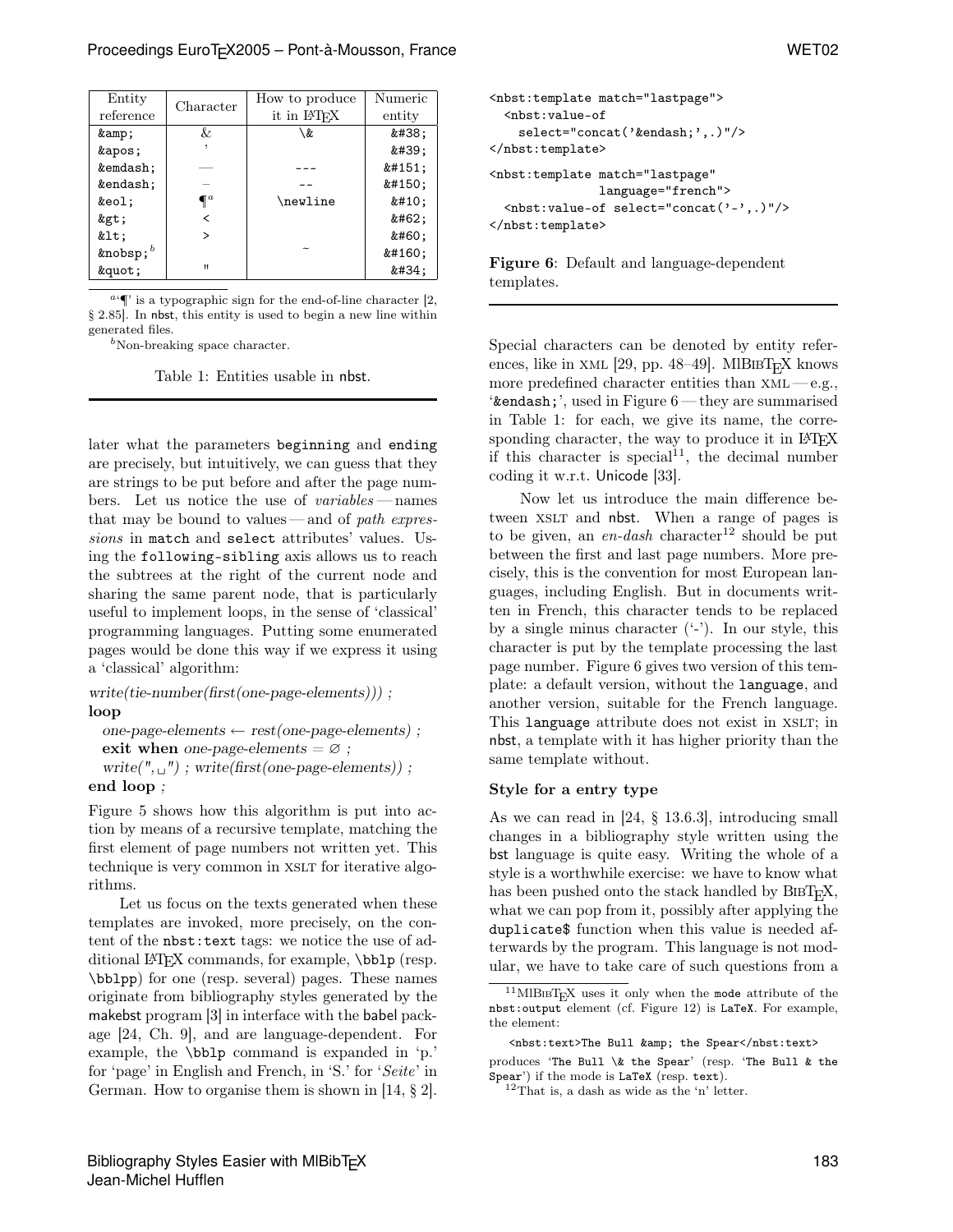```
<inproceedings> ::=
     "\bibitem{" <id> "}\" <authors> <title> <in-eds-booktitle> [", " <volume-number-series>]
     [", " <pages>] <date-etc> ["¶\newblock " <note> "."] "¶¶" ;
\langle <authors> ::= \langle = \langle = \rangle : \langle = \langle + \rangle + \langle = \langle + \rangle + \langle + \rangle + \langle + \rangle + \langle + \rangle + \langle + \rangle + \langle + \rangle + \langle + \rangle + \langle + \rangle + \langle + \rangle + \langle + \rangle + \langle + \rangle +
\left\{\text{calors}\right\} = \frac{1 \text{ st}}{1} :: < \text{name-list} = 1 |
                                      \verb|<name-list>|, \verb|\bleds|, " if \verb|<name-list>| > 1 ;<name-list> ::= <name> {", " <name>} [", \bbland\ " <name> | " \bbletal"] ;
<title> ::= change-case(t)(<string>) ".¶\newblock " ;
\> ::= "\emph{" <string> "}" ;
<in-eds-booktitle> ::= "\capitalize\bblin " [<editors>] <booktitle> ;
<volume-number-series> ::= "\bblvol" <tie-number><volume> " \bblof \emph{" <series> "}" |
                                      "\bblno" <tie-number><sub><number></sub> " \bblin " <series> ;
\langle \text{pages} \rangle ::= "\bblp" <tie-number(s)> if |\langle \text{tie-number}(s) \rangle| = 1 |
                                      "\bblpp" <tie-number(s)> if |\langletie-number(s)>| > 1;
\text{time-number}(s) ::= \text{time-} \text{time-} \text{time-} \text{time-} \text{time-} \text{time-} \text{time-} \text{time-} \text{time-} \text{time-} \text{time-} \text{time-} \text{time-} \text{time-} \text{time-} \text{time-} \text{time-} \text{time-} \text{time-} \text{time-} \text{time-} \text{time-} \text{time-}" " \langlenumber(s)> if \langlenumber(s)> \geq 3;
\langle \text{date-etc}\rangle ::= [", " \langle \text{address}\rangle ", "] \langle \text{date}\rangle [". " \langle \text{org-pub}\rangle] ". " |
                                      [". " <org-pub>] ", " <date>
<org-pub> ::= [<organisation> ", "] <publisher> ;
```
'|...|' is for the number of elements of a list,  $\overline{\cdots}$  for the length of a string. Cf. Table 1 about the ' $\P$ ' sign.

Figure 7: How to put information about a story included into an anthology.

function to another, and the use of only global variables reinforces this monolithic way of programming. So, the best method for rewriting a style wholly is to express it using a grammar, according to a reverse engineering<sup>13</sup> approach. That is, studying bst styles in order to deduce such a grammar. Of course, such modelling can also be done from documents giving rules for bibliographies' layout, such as [1, § 10] or [2, §§ 15 & 16].

Figure 7 gives all the possible texts for references generated by BIBT<sub>E</sub>X, using a 'plain' style and derived from entries being @INPROCEEDINGS type. We do not consider cross-referencing ([22, § B.1.4], [24, § 13.2.5]), not implemented yet in MlBIBT<sub>E</sub>X. These possible texts are expressed with a formalism close to  $EBNF^{14}$ , that is:

• for each non-terminal symbol, enclosed like an XML tag, the expression following the  $\cdot$ : :=' sign

- re-engineering consists of transforming a program written using an 'old' language into a new program in a more modern language: for example, deriving a C program from source files written in FORTRAN;
- reverse engineering is the process of analysing software in order to recover its design of specification.

As stated in [31, Ch. 34], reverse engineering is part of software re-engineering process, in the sense that allows better understanding of a system.

 $^{14}\mathbf{Extended}$  Backus-Naur Form. Readers unfamiliar with this formalism can refer to  $[4]$  for an introduction. DTD syntax originate from it.

and terminated by ';' states how it can be expanded;

- the '|' sign means an alternative,  $(L...)$ ' is for an optional part, '{...}' for zero or more occurrences of its content;
- expressions enclosed by two double quote characters are texts to be put: let us recall that they are part of L<sup>AT</sup>FX input.

Since this grammar does not model texts to be parsed, but texts to be generated, we do not have to be conformant with conditions related to parsing, as that would be the case for a language to be interpreted or compiled. In fact, most of our non-terminal symbols are fields' names of  $MIBIBT<sub>F</sub>X$ (e.g., <title>) or simple types (e.g., <string>). There is some language abuse — for example, the use of functions (e.g., change-case<sup>15</sup>)—but we think that such a specification is precise and gives a good overview of the texts to be generated.

So, we are given precise information about the order in which fields' values should be placed. As specified in the file plain.bst, we keep the occurrences of the \newblock command, used when the bibliography is to be 'open' — by means of the openbib option of the \documentclass command — that is, each block starting on a new line [24, § 12.2.1]. On another point, some keywords, hard-wired in this file, are replaced by multilingual commands of LATEX. By the way, let us remark that we are able

<sup>13</sup>According to the terminology used in Software Enginnering:

<sup>&</sup>lt;sup>15</sup>Analogous to the namesake function in Bi $F$ <sub>E</sub>X [25].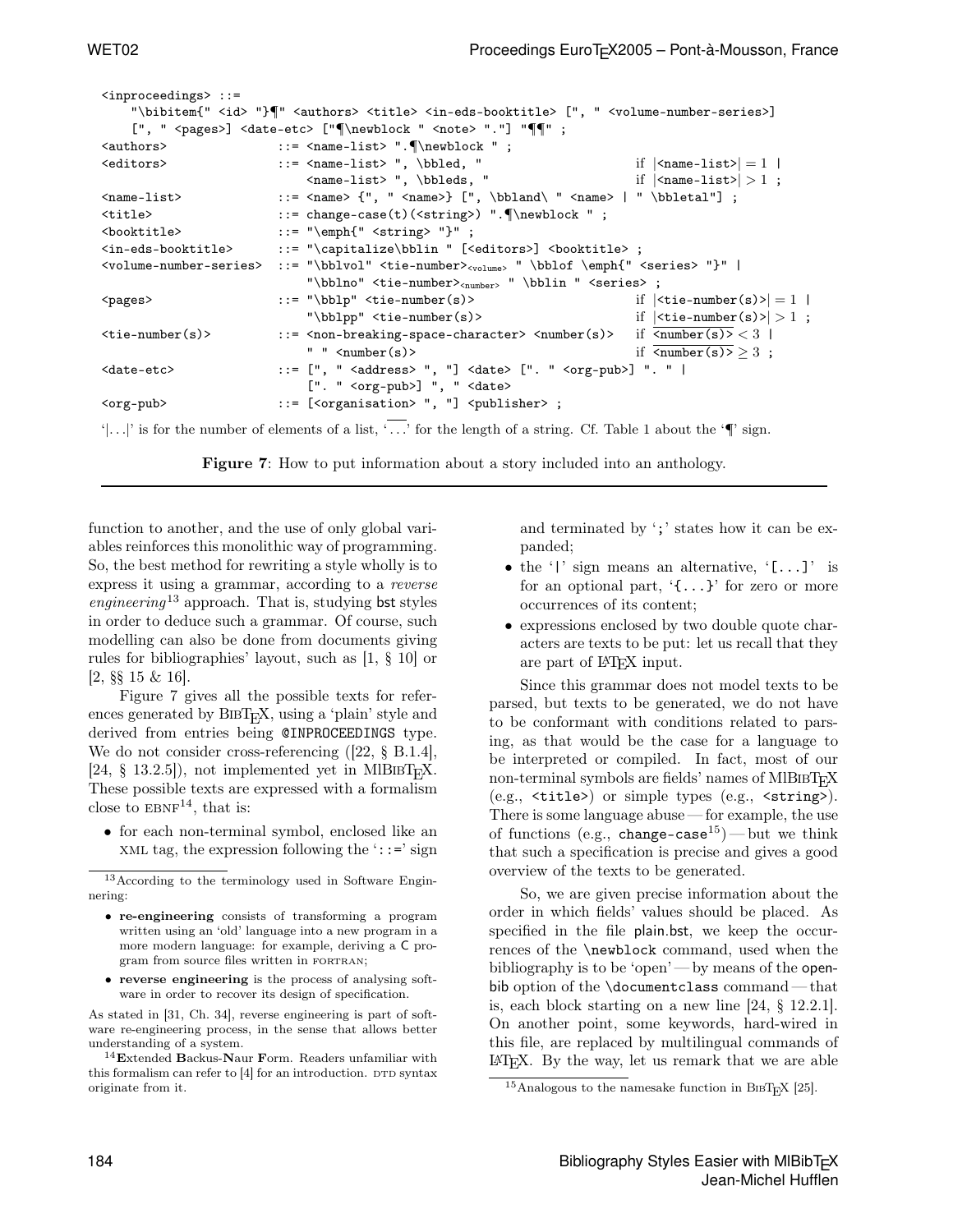```
<nbst:template match="inproceedings">
 <nbst:call-template name="common-pre"/>
 <nbst:variable name="comma-space"
                 select="', '"/>
 <nbst:apply-templates select="author"/>
 <nbst:apply-templates select="title"
                        mode="inproc"/>
 <nbst:call-template name="in-eds-booktitle"/>
 <nbst:call-template
   name="volume-number-series">
   <nbst:with-param name="beginning"
                     select="$comma-space"/>
 </nbst:call-template>
 <nbst:variable name="pages">
   <nbst:apply-templates select="pages">
      <nbst:with-param name="beginning"
                       select="$comma-space"/>
   </nbst:apply-templates>
 </nbst:variable>
 <nbst:call-template name="date-etc">
   <nbst:with-param name="previous"
                     select="$pages"/>
 </nbst:call-template>
 <nbst:apply-templates select="note">
   <nbst:with-param
     name="beginning"
      select="'&eol;\newblock '"/>
   <nbst:with-param name="ending"
                     select="'.'"/>
 </nbst:apply-templates>
 <nbst:call-templates name="common-post"/>
</nbst:template>
```
Figure 8: Building a reference from an inproceedings element: program using nbst.

to capitalise the result of such a command when it begins a sentence, by means of the \capitalize command<sup>16</sup>. As far as possible, we consider that a sign of ponctuation terminates the written form of a field — for example, the list of authors, ended with a period — but it is not always possible: as another example, the specification of page numbers may be followed by a comma if there is an address, by a period if there is an organisation name. In such a case, the sign of ponctuation is specified before the non-terminal symbol it opens in Figure 7.

```
<nbst:template match="title" mode="inproc">
  <nbst:apply-templates match=".">
    <nbst:with-param name="emf"
                     select="false()"/>
    <nbst:with-param name="retain-capitals"
                     select="false()"/>
  </nbst:apply-templates>
</nbst:template>
```
Figure 9: Putting titles down.

Now the role of the two template parameters beginning and ending, occurring in Figure 5 is explained. Their use is systematic, as it can be seen in Figure 8, that 'implements' our specification. More generally, we can notice that writing this template matching inproceedings elements is direct, once we got a grammar for such references. If we consider Figure 7, the layout for an element  $(e.g., \langle \text{author} \rangle)$  is implemented by a template with a match attribute; if we implement a non-terminal symbol grouping the layout of several elements (e.g., <in-eds-booktitle>), a named template does that. The named template common-pre opens a reference, by putting the \bibitem command [24, § 12.1.2], whereas the common-post template closes it. Both may used to insert multilingual directives, for example, the otherlanguage environment of the babel package [24, § 9.2.1].

Let us mention a last point about signs of ponctuation: several consecutive ones may conflict. In practice, such a case occurs when a period is to be put after a string ending with an exclamation or question mark, or with a period belonging to an abbreviation. BIBT<sub>E</sub>X solves this case by means of its function add.period\$ [25], provided that the string has not been popped yet. In XSLT and nbst, a string is output by means of the value-of element, unless it is processed within a template that becomes the content of a variable. Thereby the result of this template can be memoized and reused later. Let us look at Figure 8: the string result of invoking the template matching the pages element becomes the value of the pages variable, which is passed to the named templates date-etc.

Refining the way to process title elements, let us remark that it depends on the entry type: within the bibliography style plain.nbst, they are put down using italic characters for an entry type being type @BOOK, written using roman characters without quotation marks if this type is @INPROCEEDINGS. In this last case, we process such an element with a

 $^{16}\mathrm{This}$  command is not predefined in IATEX, it can be defined as follows:

<sup>\</sup>def\capitalize#1{%

<sup>\</sup>def\Capitalize##1{\uppercase{##1}}% \expandafter\Capitalize#1}

cf. [21] for more details about \expandafter and the definitions of T<sub>E</sub>X commands.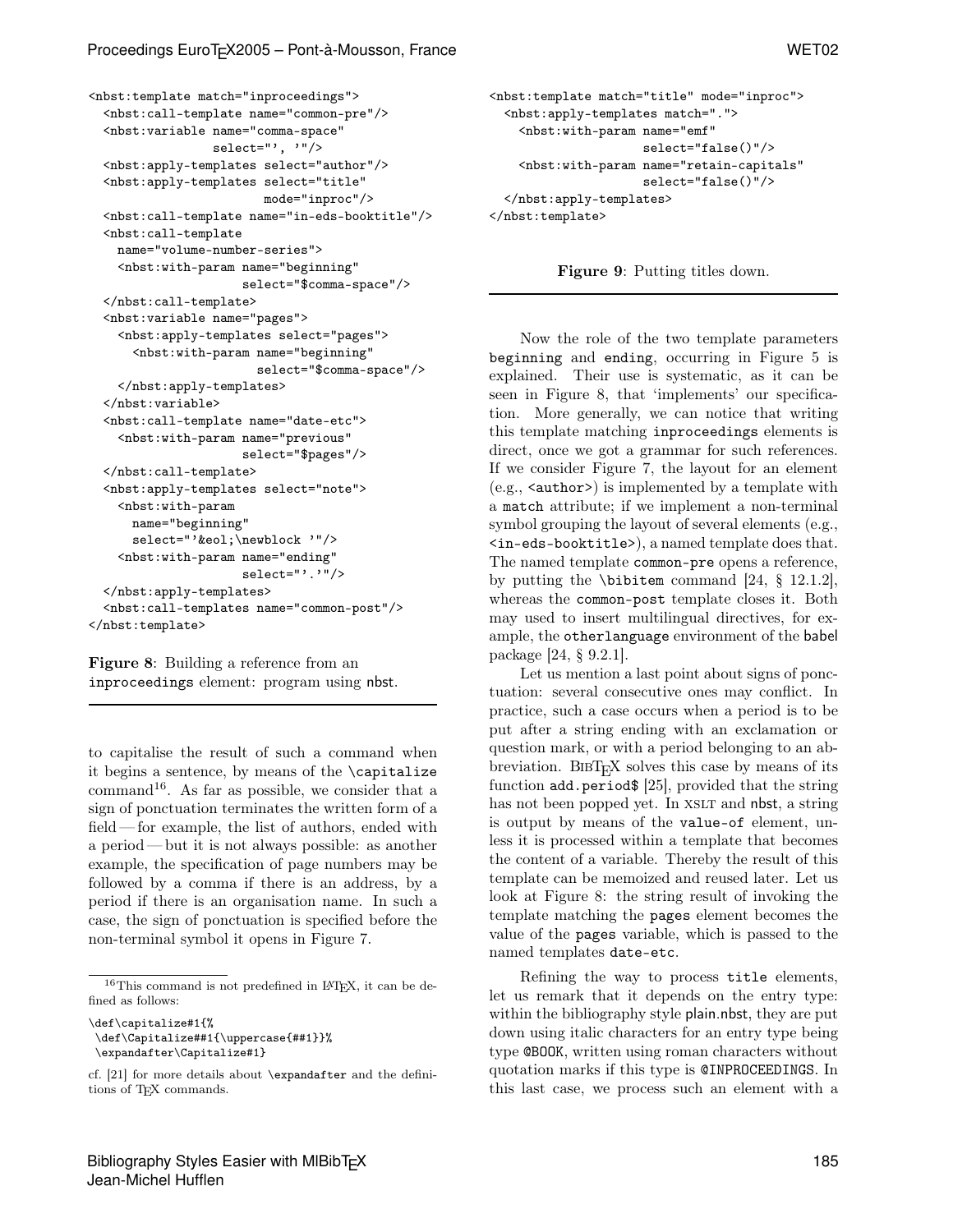```
<nbst:template match="title">
 <nbst:param name="emf" select="true()"/>
 <nbst:param name="quotedbf" select="false()"/>
 <nbst:param name="retain-capitals" select="true()"/>
 <nbst:param name="ending" select="'.&eol;\newblock'"/>
 <nbst:if test="$quotedbf"><nbst:text>\begin{bblquotedtitle}</nbst:text></nbst:if>
 <nbst:if test="$emf"><nbst:text>\emph{</nbst:text></nbst:if>
 <nbst:variable name="title-put">
   <nbst;choose>
     <nbst:when test="$retain-capitals"><nbst:apply-templates/></nbst:when>
     <nbst:otherwise>
       <nbst:apply-templates select="node()[1]">
          <nbst:with-param name="retain-capitals" select="false()"/>
          <nbst:with-param name="no-left-lowercase" select="true()"/>
       </nbst:apply-templates>
       <nbst:apply-templates select="node()[position() &gt; 1]">
          <nbst:with-param name="retain-capitals" select="false()"/>
       </nbst:apply-templates>
     </nbst:otherwise>
   </nbst:choose>
 </nbst:variable>
 <nbst:value-of select="$title-put"/>
 <nbst:if test="$emf"><nbst:text>}</nbst:text></nbst:if>
 <nbst:if test="$quotedbf"><nbst:text>\end{bblquotedtitle}</nbst:text></nbst:if>
 <nbst:call-template name="adjoin-sign">
   <nbst:with-param name="the-string" select="$title-put"/>
   <nbst:with-param name="ending" select="$ending"/>
 </nbst:call-template>
</nbst:template>
```
Figure 10: Putting titles down (*continued*).

mode attribute, as shown in Figure 9. The template matching title elements without any mode cf. Figure 10— allows us to define parameters for ruling the layout and give them default values used when we display the title of a book:

- emf: if true, use italic characters;
- quotedbf: if true, use language-dependent quotation marks, provided by the bblquotedtitle environment (cf. [14, § 2]);
- retain-capitals: if false, converting the title to lowercase except at the beginning;
- ending: the string to be put after the title. The named template adjoin-sign prevents conflict between the last character of the title and the value of ending.

As shown in Figure 9, this template with the mode attribute set to inproc only consists of passing suitable values to the general template of Figure 10. Processing titles according to this inproc mode can be redefined for the French language, using French quotation marks, or the German language, using italic characters, as written in Figure 11.

## Core of a style

When  $MIBIBT<sub>F</sub>X$  builds an XML-like tree with all the entries to be processed, this tree is rooted by an element so-called mlbiblio. Figure 12 gives the root element of our 'new plain' bibliography style and shows how to process all the entries. Opening the the bibliography environment  $[24, § 12.1.2]$  is done by the named template put-preamble, which may put additional LATEX definitions, especially those included in BIBT<sub>E</sub>X's preambles  $[24, § 13.2.4]$ . Symmetrically, the putpostamble template closes the bibliography.

We can also see how entries are sorted before they are dispatched according to their type. Like the namesake element of XSLT, the first occurrence specifies the primary sort key, the second occurrence the secondary sort key, used for elements left unsorted, and so on. The first occurrence could have been specified by:

select="author/name[1]/personname/last"

that is, sorting entries w.r.t. the family name of the first author, but that would discard organisation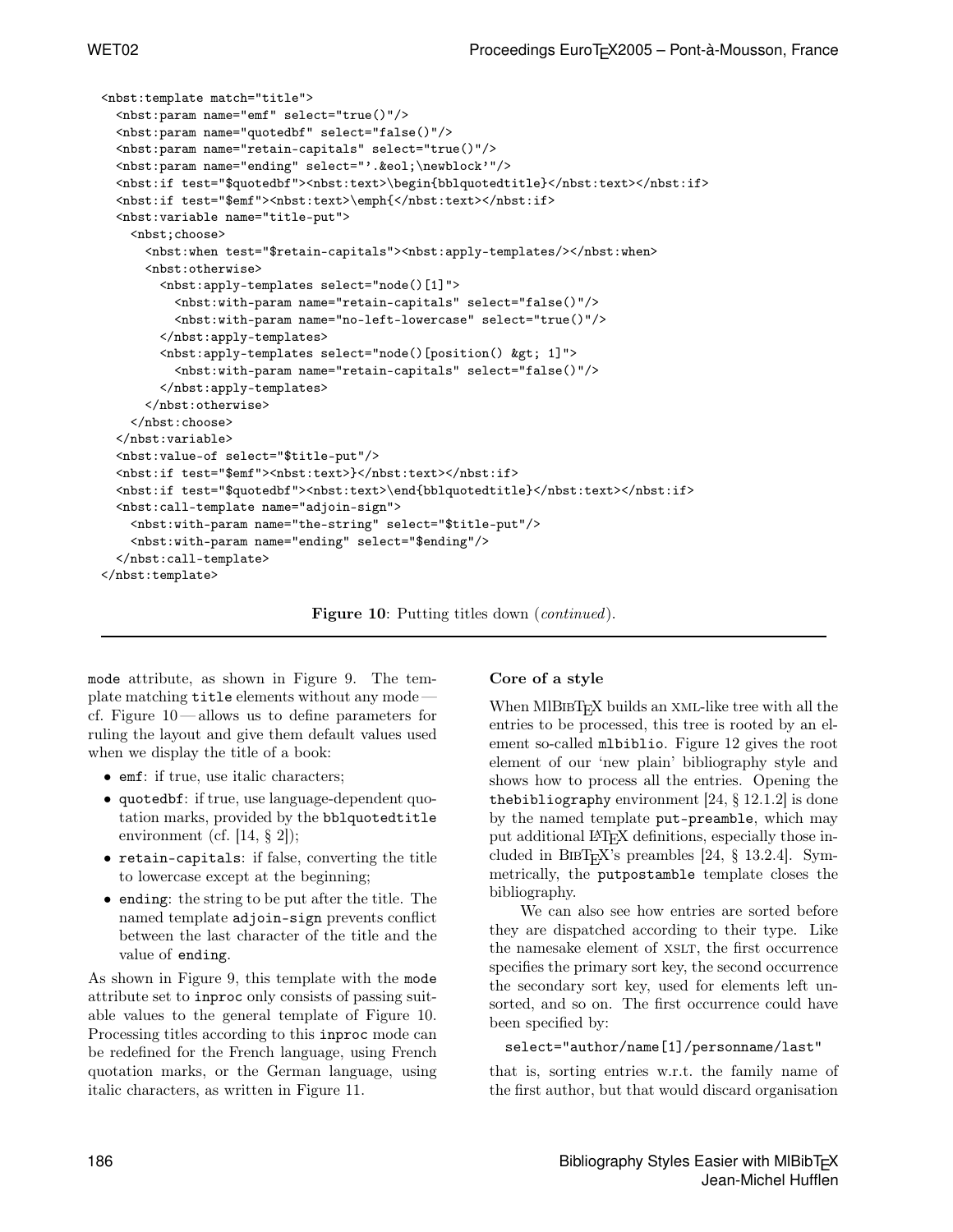```
<nbst:template match="title" mode="inproc"
               language="french">
 <nbst:apply-templates match=".">
   <nbst:with-param name="emf"
                     select="false()"/>
   <nbst:with-param name="quotedbf"
                     select="true()"/>
 </nbst:apply-templates>
</nbst:template>
<nbst:template match="title" mode="inproc"
               language="german">
 <nbst:apply-templates match=".">
   <nbst:with-param
     name="ending"
     select="';&eol;\newblock'"/>
 </nbst:apply-templates>
</nbst:template>
```
Figure 11: Putting titles down w.r.t. French and German styles.

names as authors. The solution we put in Figure 12 consists of concatenating three strings related to the first author, two of them being always empty:

- the family name, if this name is for a person,
- the sort key of an organisation name, if given,
- the organisation name itself, if the sort key has not been given.

For first authors that are organisation names, only the first occurrence of the nbst:sort element is of interest, the others do nothing. When sorting entries w.r.t. names is finished, we sort w.r.t. years, then months. This last sort order can seem to be some hack since it uses the interface with Scheme functions (cf. § B), but let us recall that programming such a sort order is very difficult in bst and unused in practice. However, we think that our successive nbst:sort elements are clearer than the presort, sortify and purify\$ functions used within bibliography styles written in bst.

### Splitting a style into several files

As abovementioned, the bst language is not modular, and all the definitions for a particular style must be stored in the same file, what is a drawback since several styles share the same definitions. That complicates the mainenance of bibliography styles if some definitions need some enrichment. Besides, it is difficult, when we are studying a style, to determine what is specific or common to other styles. The nbst language includes:

• an nbst:include element, to import definitions explicitly from another nbst file;

• *implicit importations*, described in [14, § 3.1].

Hereafter, we show how to spread out the templates we are writing over different files, in order to take as much advantage as possible of implicit importations of nbst. Let us recall that we are developing a new version of the 'plain' bibliography style, that is, the master file is plain.nbst.

• The global.nbst can be viewed as  $MIBIBT<sub>F</sub>X's$ initial library of definitions using nbst: it includes general named templates such as:

```
adjoin-sign date-etc tie-number
```
as well as template matching the following elements:

| address   | one-page       |
|-----------|----------------|
| booktitle | orgnization    |
| ff        | pages          |
| firstpage | pages-verbatim |
| lastpage  | publisher      |
| note      | title          |

Putting more templates in this file may seem to be of interest, but let us recall that in nbst, imported templates have the same priority than other elements<sup>17</sup>: so 'global' elements cannot be  $redefined<sup>18</sup>$ , unless adding a language or mode attribute to the redefinition.

 $\bullet$  Of course, the plain.nbst file — the master file for this bibliography style — must include its root (nbst:bst) element and the 'main' template matching an mlbiblio element, given in Figure 12. The following named templates, related to references' labels, should be included in this file, too:

```
common-post put-postamble
common-pre put-preamble
```
The layout of the following element depends on the bibliography style, so the corresponding templates have to be stored in the plain.nbst file:

> author inproceedings series editor number volume

as well as the named templates, for the same reason:

in-eds-booktitle volume-number-series org-pub

• The 'French' definition of the template matching a lastpage element (cf. Figure 6) is general for French-speaking styles, not directly related to 'plain' styles, so we place it onto the

 $^{17}{\rm This}$  is not the case in <code>xsLr</code> if the <code>xs1:import</code> element is used.

<sup>18</sup>More exactly, if there is conflict between templates, it is unpredictible to know which will be run.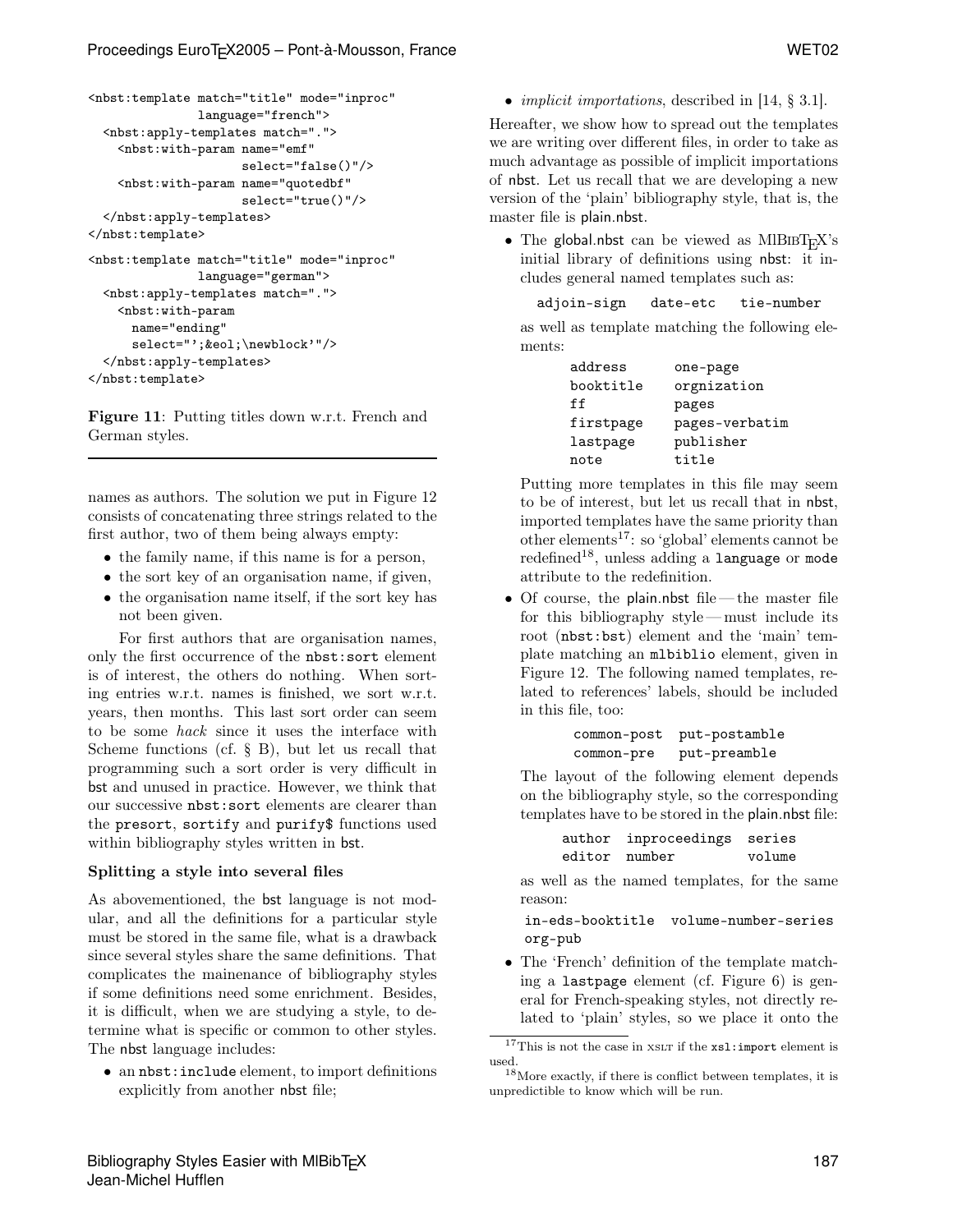```
<nbst:bst version="1.3" id="plain" xmlns:nbst="http://lifc.univ-fcomte.fr/~hufflen/mlbibtex">
 <nbst:output method="LaTeX" encoding="ISO-8859-1"/>
 <!-- This encoding allows accented letters of Western European Languages [5, Table C.4]. -->
 <nbst:template match="mlbiblio">
   <nbst:call-template name="put-preamble">
      <nbst:with-param name="longest-label" select="count(*)"/>
   </nbst:call-template>
   <nbst:apply-templates>
      <nbst:sort select="concat(author/name[1]/personname/last,
                                author/name[1]/othername/@sortingkey,
                                author/name[1]/othername[not(@sortingkey)])"/>
     <nbst:sort select="author/name[1]/personname/first"/>
      <nbst:sort select="author/name[1]/personname/von"/>
      <nbst:sort select="author/name[1]/personname/junior"/>
      <nbst:sort select="year" data-type="number"/>
      <nbst:sort select="call(month-position,month)" data-type="number"/>
   </nbst:apply-templates>
   <nbst:call-template name="put-postamble"/>
 </nbst:template>
  ...
</nbst:bst>
```
Figure 12: Root element for a program in nbst — Organising all the entries to generate references.

-french.nbst file, that is, the file grouping the general definitions for the French language.

• On the contrary, the French and German redefinitions of the template matching title elements in inproc mode (cf. Figure 11) belong both to the 'plain' bibliography style so they should be put into the files plain-french.nbst and plain-german.nbst.

## Conclusion

We think that when a new tool or a new programming language is developed, its conceptor(s) should provide methodology and advice about it. Often teachers of programming languages notice that students may program badly in a good language. Let us go back to  ${\rm BIBT_F}\!{\rm X},$  we personally missed — in the past, a long time before we decided to develop  $MIBIBT<sub>F</sub>X$  — a didactic introduction to the bst language like [28]. Likewise, an overview for writers of LATEX extensions such as [24, Appendix A] was missing for a long time.

In this article, we have not shown all the features of MIBIBT<sub>E</sub>X. For example, we have not gone thoroughly into multilingual features — in order to show that our approach was mostly suitable for designing styles using  $XSLT$ , too — and 'new plain' style was implicitly supposed to be language-dependent [13], that is, each reference is expressed using the language's entry. In fact, our goal was to show that nbst allowed us to write bibliography styles in elegant manner, provided that we are given a precise specification of what to put. So we are able to build a solid basis for a style, and people could easily enrich it with new language-dependent templates by using  $MIBIBT<sub>F</sub>X$ 's implicit importation.

Now we are rewriting predefined bibliography styles of  $BIBT_FX$ . Most of them have already been redesigned, but this work is not finished yet at the time we finish writing this article. We hope that these explanations would help people enrich these new styles, especially in order to adapt them to other languages.

## Acknowledgements

Thanks to Volker R. W. Schaa, who proof-read the German translation of the abstract.

## A bst vs nbst

A precise comparison between bst and nbst is difficult, since these two languages belong to very different programming paradigms. The former is based on handling a stack (see [28] for a didactic introduction to this aspect), the latter encourages rule-based programming. They do not belong to the same time, either: the former has been influenced by assembly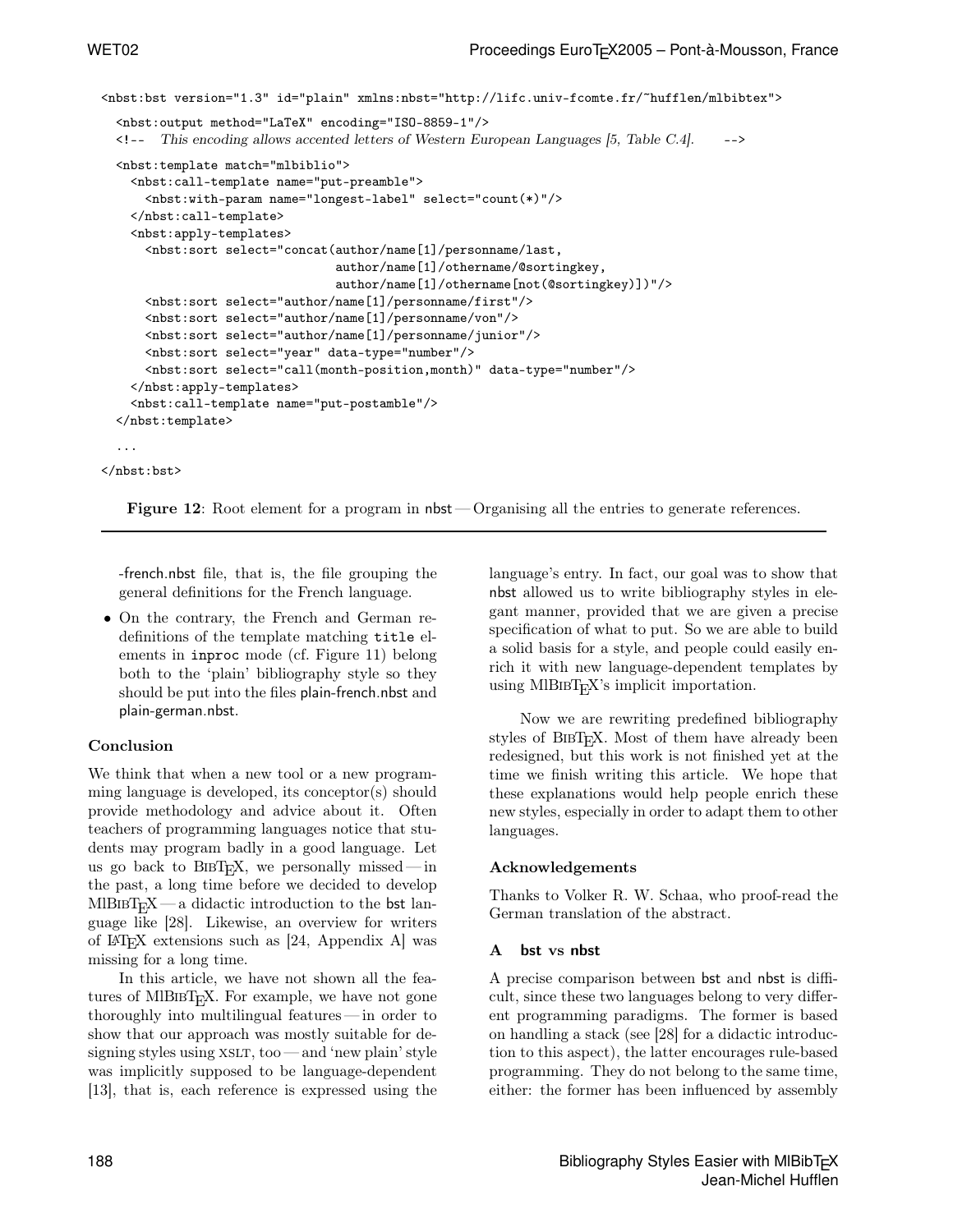| bst expression                                     | "Equivalent" expression in nbst<br>$\overline{\text{Kind}^a}$                                                                                                                                            |                                      |  |
|----------------------------------------------------|----------------------------------------------------------------------------------------------------------------------------------------------------------------------------------------------------------|--------------------------------------|--|
|                                                    | $\mathcal{I}_1$ $\mathcal{I}_2$ > $\mid \mathcal{I}_1^{\nmid}$ > $\mathcal{I}_2^{\nmid}$                                                                                                                 |                                      |  |
|                                                    | $\mathcal{I}_1$ $\mathcal{I}_2$ < $\mathcal{I}_1^{\natural}$ < $\mathcal{I}_2^{\natural}$                                                                                                                |                                      |  |
|                                                    | $\mathcal{I}_1$ $\mathcal{I}_2$ = $\mathcal{I}_1$ <sup><math>\sharp</math></sup> = $\mathcal{I}_2$ <sup><math>\sharp</math></sup>                                                                        |                                      |  |
|                                                    | $S_1$ $S_2$ = $S_1$ <sup><math>\uparrow</math></sup> = $S_2$ <sup><math>\uparrow</math></sup>                                                                                                            |                                      |  |
|                                                    | $\overline{I_1}$ $\overline{I_2}$ + $\overline{I_1}$ <sup><math>\overline{I_1}</math></sup> + $\overline{I_2}$ <sup><math>\overline{I_1}</math></sup>                                                    |                                      |  |
|                                                    | $\overline{I_1} \ \overline{I_2}$ - $S_1$ <sup>1</sup> - $S_2$ <sup>1</sup>                                                                                                                              |                                      |  |
| $S_1$ $S_2$ *                                      | concat $(S_1^{\,\natural}, S_2^{\,\natural})$                                                                                                                                                            |                                      |  |
|                                                    | <nbst:call-template name="adjoin-sign"></nbst:call-template>                                                                                                                                             | $\mathbb{E}^{\,b}$                   |  |
|                                                    | $\leq$ nbst:with-param name="the-string" select=" $S^{\frac{1}{2}n}/\geq$                                                                                                                                |                                      |  |
| $S$ add.period\$                                   | <nbst:with-param name="ending" select="'.'"></nbst:with-param>                                                                                                                                           |                                      |  |
|                                                    |                                                                                                                                                                                                          |                                      |  |
| $S$ "t" change.case\$                              | concat(substring( $S^{\natural}, 1, 1$ ), lowercase(substring( $S^{\natural}, 2$ )))                                                                                                                     |                                      |  |
| $S$ "1" change.case\$                              | lowercase $(S^{\natural})$                                                                                                                                                                               | $\cal P$                             |  |
| $\overline{S}$ "u" change.case\$                   | uppercase $(S^{\natural})$                                                                                                                                                                               | $\overline{P}$                       |  |
| $S$ chr.to.int\$                                   | (char->integer $S^{\natural}$ )                                                                                                                                                                          |                                      |  |
| cite\$                                             | <b>Cid</b>                                                                                                                                                                                               |                                      |  |
| $\mathcal{L}$ empty\$                              | $\overline{\text{not}(\text{string}(\mathcal{L}^\natural))}$                                                                                                                                             |                                      |  |
|                                                    | <nbst:choose></nbst:choose>                                                                                                                                                                              |                                      |  |
| $\mathcal{I}$ $\mathcal{F}_1$ $\mathcal{F}_2$ if\$ | <nbst:when test="&lt;math&gt;\mathcal{I}^{\natural}&lt;/math&gt; &gt; &lt;math&gt;0">\mathcal{F}_1^{\natural} </nbst:when>                                                                               |                                      |  |
|                                                    | $\langle$ nbst:otherwise> $\mathcal{F}_2^{\nmid}$ $\langle$ /nbst:otherwise>                                                                                                                             |                                      |  |
|                                                    |                                                                                                                                                                                                          |                                      |  |
| $I$ int.to.chr\$                                   | (integer->char $\mathcal{I}^{\natural}$ )                                                                                                                                                                | $\overline{S}$                       |  |
| $I$ int.to.str\$                                   | string( $\mathcal{I}^{\natural}$ )                                                                                                                                                                       | $\boldsymbol{P}$                     |  |
| $\mathcal L$ missing\$                             | $\text{not}(\mathcal{L}^\natural)$                                                                                                                                                                       | $\overline{P}$                       |  |
| newline\$                                          | <nbst:text>&amp;eol</nbst:text> or <nbst:value-of select="'&amp;eol;'"></nbst:value-of>                                                                                                                  | E                                    |  |
| $S$ num.names\$                                    | if name $(S^{\natural}) \in \{$ author, editor $\}$<br>count (name)                                                                                                                                      | $\overline{P}$                       |  |
| preamble\$                                         | Opreamble                                                                                                                                                                                                | $\overline{P}$                       |  |
| $S$ purify\$                                       | call(bst-purify, $S^{\natural}$ )                                                                                                                                                                        | P <sup>d</sup>                       |  |
| quote\$                                            | <nbst:text>"</nbst:text> or <nbst:value-of select="'&quot;'"></nbst:value-of>                                                                                                                            | E                                    |  |
| $S$ $\mathcal{I}_1$ $\mathcal{I}_2$ substring\$    | substring $(S^{\natural}, \mathcal{I}_1^{\natural}, \mathcal{I}_2^{\natural})$<br>if $\mathcal{I}_1>0$                                                                                                   | $P^c$                                |  |
|                                                    | substring( $\mathcal{S}^{\natural}$ , string-length( $\mathcal{S}^{\natural}$ ) + $\mathcal{I}_1^{\natural}$ - $\mathcal{I}_2^{\natural}$ + $2$ , $\mathcal{I}_2^{\natural}$ )<br>if $\mathcal{I}_1 < 0$ |                                      |  |
| $S$ text. length\$                                 | string-length $(S^{\natural})$                                                                                                                                                                           | $\overline{P}$<br>$\overline{P^c}$   |  |
| $S$ <i>T</i> text.prefix\$                         | substring $(S^{\natural}, 1, \mathcal{I}^{\natural})$                                                                                                                                                    |                                      |  |
| type\$                                             | name()                                                                                                                                                                                                   |                                      |  |
| $S$ warning\$                                      | $\langle$ nbst:warning> $S^{\natural}$                                                                                                                                                                   | $\boldsymbol{E}$<br>$\overline{S^e}$ |  |
| $S$ width\$                                        | $(\text{tex-vidth }\mathcal{S}^{\natural})$                                                                                                                                                              |                                      |  |
| $S$ write\$                                        | $\overline{\text{M}}$ <nbst: select="&lt;math&gt;\mathcal{S}^{\sharp}&lt;/math&gt;" value-of=""></nbst:>                                                                                                 | $\overline{E}$                       |  |

<sup>a</sup>Qualifies the given expression in nbst: 'E' is for 'element', 'P' for 'path expression', 'S' for 'Scheme expression'.<br><sup>b</sup>The adjoin-sign is included in MlBIBT<sub>F</sub>X's initial library.

 $^c$ Let us recall that indexing strings is one-based in XPath and nbst, whereas it is zero-based in Scheme.

 ${}^{d}$ This Scheme function is given in Figure 13. Useless in practice (see Figure 8)!

<sup>e</sup>Not implemented yet (always returns "0").

Table 2: Translation of most bst statements given in [24, Table 13.8]

languages, the latter has taken advantage of a modern langage, suitable for handling documents and designed for a large purpose.

Some statements of bst are not really translatable into nbst: for example, the assignment  $(':='),$ because nbst is like a purely functional language, in the sense that a variable — or a parameter— cannot be changed, once it has been given a value. On the other hand, nbst allows recursive templates, like in XSLT, what is useful for iterative programming (cf. Figure 5) and replaces the while\$ function of bst.

The call.type\$ function of bst does not have a direct equivalent, either: such an operation is performed by pattern-matching by means of the match attribute of suitable nbst:template elements. The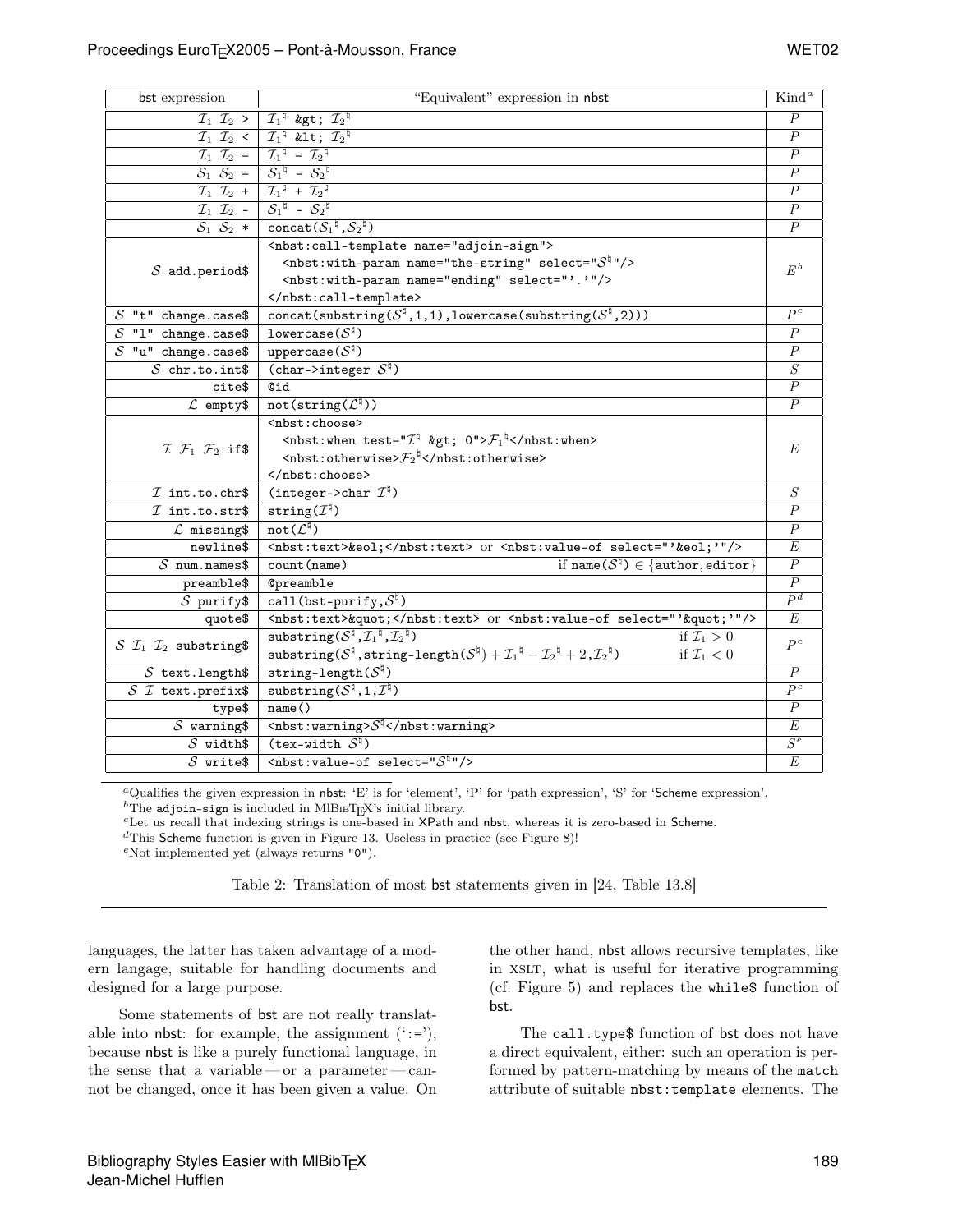| (define (bst-purify string-0)                                                                          |
|--------------------------------------------------------------------------------------------------------|
| $(\text{let thru} ((\text{index } (- \text{string-length string-0}) 1))$                               |
| ;; Current index, we are going backward. The second argument allows us to accumulate retained          |
| $\gamma$ ; characters in a list, we begin with an empty list:                                          |
| $(\text{accumulator } '())$                                                                            |
| (if (negative? index)                                                                                  |
| $\gamma$ ; The string has been processed, we convert the list of accumulated characters into a string: |
| (list->string accumulator)                                                                             |
| $(thru (- index 1) (let ((current-char (string-ref string-0 index)))$                                  |
| $\mathcal{L}$ ; Discarding it if it is not alphanumeric:                                               |
| (if (or (char-alphabetic? current-char) (char-numeric? current-char))                                  |
| (cons current-char accumulator)                                                                        |
| $\text{accumulator}$ $))))$                                                                            |
|                                                                                                        |
| <b>Figure 13:</b> Scheme function implementing the bst function purify\$.                              |

format.name\$ function is replaced by handling path expressions like in XPath for subtrees for authors and editors.

Table 2 is an attempt to express the relationship between bst statements and corresponding realisations in nbst. In fact, it emphasises which statements are easily translatable, which are not. This table does not include bst functions such as  $\cdot$ :=', while\$, call.type\$, skip\$. Likewise, we did not put bst functions directly related to  $BIBT<sub>F</sub>X$ 's stack management: duplicate\$, stack\$, swap\$, top\$.

For the other bst functions, we make precise its operands:  $\mathcal I$  is for an integer,  $\mathcal S$  for a string,  $\mathcal L$  for any value,  $\mathcal F$  for a function. When several operands are the same type, we use indices. We use the '...<sup> $\sharp$ </sup>' notation to mean 'the translation of an operand in nbst': for example, the if\$ function of bst pops three values from the stack, the translation of the first should be used inside the value of a test attribute, the others should be translated into nbst elements put as contents of an nbst:if element.

As it can be seen in Table 2, the direct translation of some statements needs to call functions directly written in Scheme: we put them for sake of completeness, but in practice, most of these functions are useless when a style is wholly rewritten using nbst (cf.  $\S$  B). Last, let us remark that in the path expressions given in this table  $\sim$  0id and @preamble— the current node is supposed to be the node for an entry (inproceedings, book, . . . )

## B Interface with Scheme

Path expressions used within nbst include calls to external functions written in Scheme and returning strings. The syntax is:

```
call(function-name, arg_1, \ldots, arg_n)
```
where **function-name** is the function's name, applied to  $\arg_1, \ldots, \arg_n (n \in \mathbb{N})$ . Now we got some experience in writing bibliography styles, and as far as we know, there are three reasons for using such functions within bibliography style files:

- functions related to TEX's features: for example, returning the width of a string, expressed in TEX's units (cf. Table 2), as another example, searching LATEX source files: for instance, we have to do that in order to know the document's language<sup>19</sup>;
- operations that would be tedious with the functions of XPath's library: an example appearing in Table 2 is the bst-purify function;
- functions used to sort entries: e.g., the function month-position, that allows the sort of month names according to the chronological order, used in the template given in Figure 8.

In Figure 13, we give the exact equivalent for the purify\$ function of bst, in order to give some idea about how to deal with strings in Scheme. Let us remark that this operation — used in  $BIBT<sub>F</sub>X$  to build strings to be sorted lexicographically— is useless practically since it is better to use successive nbst:sort elements as we show in Figure 12.

In addition to the bst-purify function, we give a second example written in Scheme in Figure 14: the month-position function, used to sort month names, as shown in Figure 12. As abovementioned, this way may be thought as ad hoc method, nevertheless, let us remark that such a sort is not provided by 'old'  $BIBT_FX$ .

<sup>&</sup>lt;sup>19</sup>See [16] for more details about this problem. MlBIBT<sub>E</sub>X also searches auxiliary (.aux) files produced by LATEX, but not whilst a bibliography style is applied.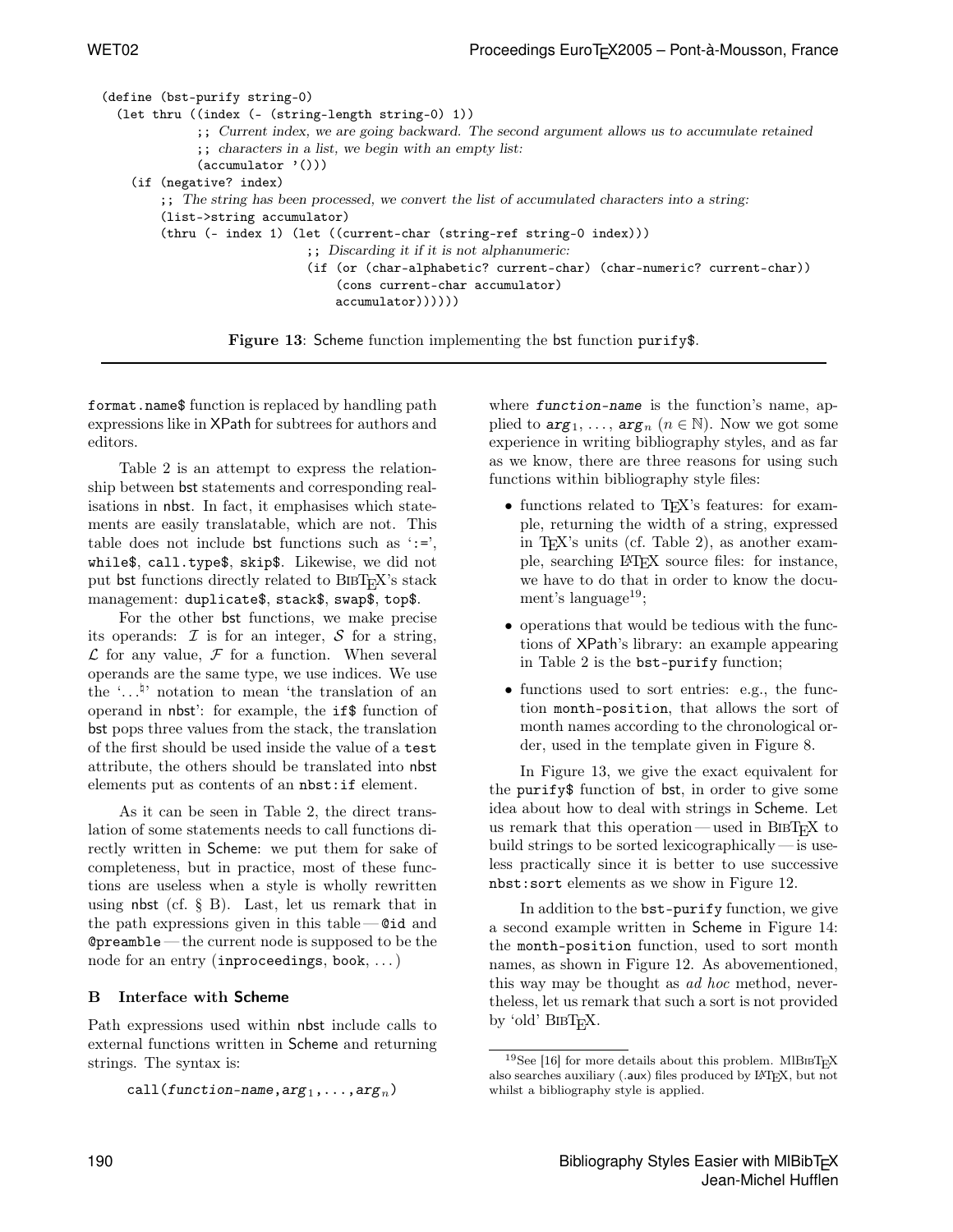```
(define month-position
  (let ((month-name-list
         '("jan" "feb" "mar" "apr" "may" "jun" "jul" "aug" "sep" "oct" "nov" "dec")))
    (lambda (string-0)
      (let thru ((month-name-list-0 month-name-list)
                 (current-position 0))
        (if (or (null? month-name-list-0)
                ;; This way, elements with a non-recognised or empty month name will be put after those with
                ;; an actual month name after the sorting operation.
                (string=? (car month-name-list-0) string-0))
            (number->string current-position) ; Final result as a string.
            (thru (cdr month-name-list-0) (+ current-position 1)))))))
```
Figure 14: Scheme function used to sort month names by sorting corresponding positions.

#### References

- [1] Judith BUTCHER: *Copy-Editing. The Cam*bridge Handbook for Editors, Authors, Publishers. 3rd edition. Cambridge University Press. 1992.
- [2] The Chicago Manual of Style. The University of Chicago Press. The 14th edition of a manual of style revised and expanded. 1993.
- [3] Patrick W. Daly: Customizing Bibliographic Style Files. Version 3.2. February 1999. Part of BIBT<sub>F</sub>X's distribution.
- [4] Lars Marius GARSHOL: BNF and EBNF: What Are They and How Do They Work? July 2003. http://www.garshol.priv.no/ download/text/bnf.html.
- [5] Michel Goossens and Sebastian Rahtz, with Eitan M. GURARI, Ross MOORE and Robert S. SUTOR: The L<sup>AT</sup>EX Web Companion. Addison-Wesley Longmann, Inc., Reading, Massachusetts. May 1999.
- [6] Vidar Bronken GUNDERSEN and Zeger W. HENDRIKSE:  $BIBT_F X$  as XML Markup. January 2003. http://bibtexml.sourceforge.net.
- [7] Harald HARDERS: "Mehrsprachige Literaturverzeichnisse: Anwendung und Erweiterung des Pakets babelbib". Die TFXnische Komödie, Bd. 4/2003, S. 39–63. November 2003.
- [8] Erik van Herwijnen: Practical sgml. Interpharm Press. December 1994.
- [9] Jean-Michel HUFFLEN: "MIBIBT<sub>F</sub>X: a New Implementation of BIBT<sub>E</sub>X". In: EuroTEX 2001, p. 74–94. Kerkrade, The Netherlands. September 2001.
- [10] Jean-Michel HUFFLEN: "Multilingual Features for Bibliography Programs: From xml to MlBIBT<sub>F</sub>X". In: *EuroTEX 2002*, p. 46–59. Bachotek, Poland. April 2002.
- [11] Jean-Michel HUFFLEN: "Mixing Two Bibliography Style Languages". In: LDTA  $2003$ , Vol. 82.3 of entcs. Elsevier, Warsaw, Poland. April 2003.
- [12] Jean-Michel Hufflen: "European Bibliography Styles and MlBIBT<sub>E</sub>X". TUGboat, Vol. 24, no. 3. EuroTEX 2003, Brest, France. June 2003.
- [13] Jean-Michel HUFFLEN: "MIBIBT<sub>E</sub>X's Version 1.3". tugboat, Vol. 24, no. 2, p. 249–262. July 2003.
- [14] Jean-Michel HUFFLEN: "Making MlBIBT<sub>E</sub>X Fit for a Particular Language. Example of the Polish Language". Biuletyn GUST, Vol. 21, p.  $14-$ 26. 2004.
- [15] Jean-Michel HUFFLEN: "A Tour around MlBIBT<sub>E</sub>X and Its Implementation(s)". Biuletyn GUST, Vol. 20, p. 21–28. In BachoTEX 2004 conference. April 2004.
- [16] Jean-Michel HUFFLEN: "MlBIBT<sub>F</sub>X: beyond LATEX". In: International Conference on TEX, xml, and Digital Typography, Vol. 3130 of lncs, p. 203–215. Springer, Xanthi, Greece. August 2004.
- [17] Jean-Michel HUFFLEN: *Multilingual Bibliogra*phy Styles: nbst vs XSLT. To appear in Proc. guit conference, Pisa. October 2004.
- [18] International Standard ISO/IEC 10179:1996 $(E)$ : dsssl. 1996.
- [19] Richard Kelsey, William D. Clinger, Jonathan A. REES, Harold ABELSON, Norman I. ADAMS IV, David H. BARTLEY, Gary Brooks, R. Kent Dybvig, Daniel P. Friedman, Robert Halstead, Chris Hanson, Christopher T. Haynes, Eugene Edmund KOHLBECKER, JR, Donald OXLEY, Kent M. PITMAN, Guillermo J. ROZAS, Guy Lewis STEELE, JR, Gerald Jay SUSSMAN and Mitchell